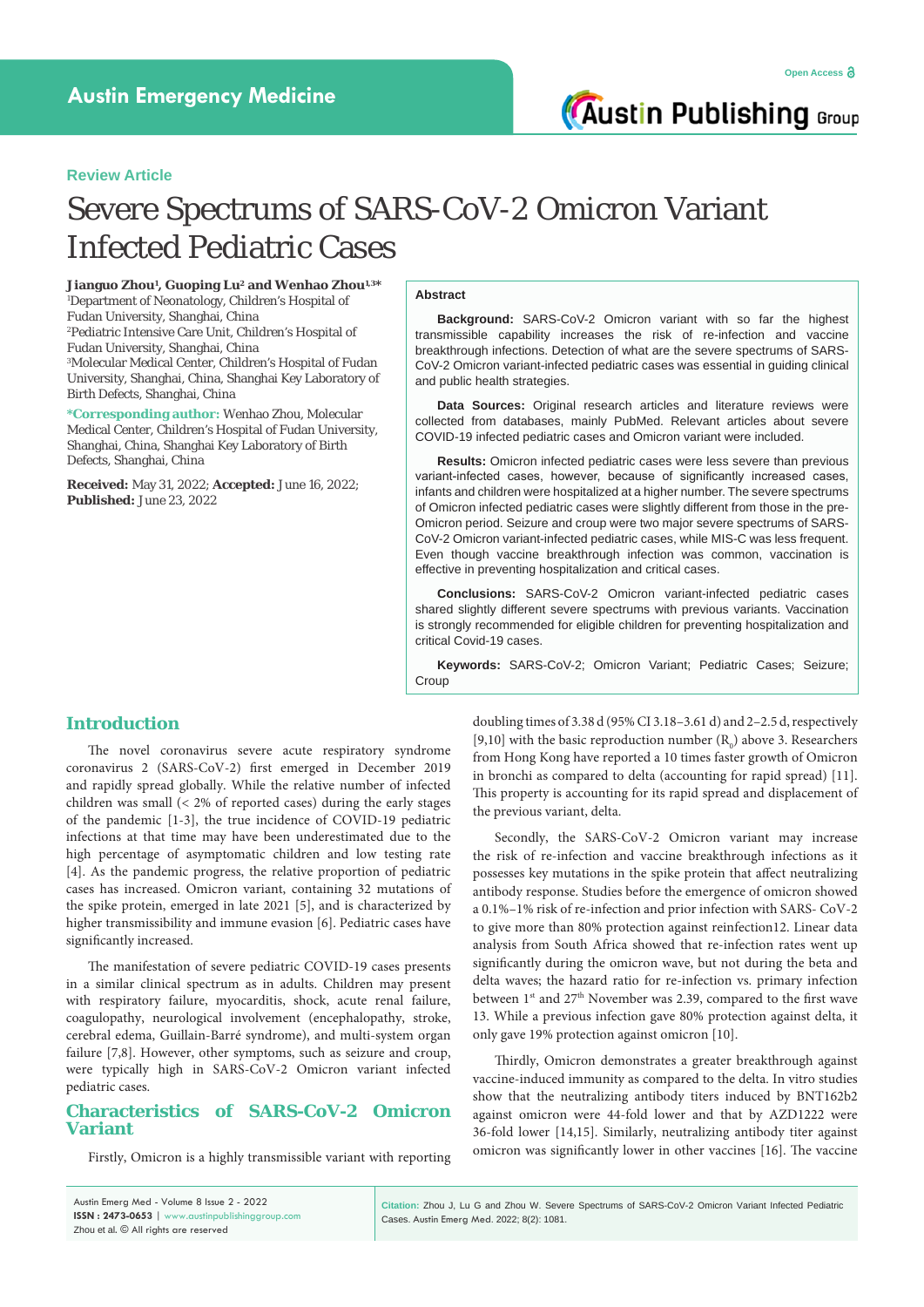efficacy against delta with 2 doses of AZD1222was 44%, it was5% with omicron, while, for the BNT162b2, the figures were 70% and 19%, respectively [17]. A study from South Africa showed that 2 doses of BNT162b2 were 70% protective against hospitalization during the omicron surge as compared to 93% before the omicron surge [18].

# **Overall Epidemiology of Covid-19 Infected Children**

There is evidence-based consensus on the lower severity of COVID-19 in children and adolescents: the lower maturity of the immune system in Children leads to a less pro-inflammatory response that is associated with much of the morbidity and mortality observed in COVID-19 [19,20], lower expression of the ACE2receptor in children, to which SARS-CoV-2 binds 20,21, and lower prevalence of co morbidities and risk factors associated with worse outcomes (diabetes, hypertension, etc.) in pediatric age 22-25. In children aged 0-5 years, the overall risks of emergency department visits and hospitalization in Omicron-infected cases were 3.89% and 0.96% respectively, significantly lower compared with 21.01% and 2.65% in the matched Delta cohort. Similar trends were observed for other pediatric age groups (5-11, 12-17 years) [26].

However, because of an enormous amount of infected cases due to the high transmissibility of the Omicron variant, infants and children aged 0–4 years during Omicron variant predominance beginning in late December 2021, U.S. were hospitalized at five times the number during the pre-Omicron period [27].

# **Risk Factors Associated with Severe COVID-19 in Children**

In a review of 3106 hospitalized children by Woodruff et al. Risk factors for the severe disease were stratified by age group. For children < 2 years of age, risk factors were chronic lung disease, neurologic disorders, cardiovascular disease, prematurity, and airway abnormality. Among children 2–17 years, risk factors included feeding tube dependence, diabetes mellitus, and obesity. Additionally, infants < 1 year of age had the highest rates of hospitalization and severe COVID-19 compared to other age groups [28]. In other studies, diabetes, obesity, neurologic disorders, etc., but not asthma and immunocompromising conditions, were found to be associated with severe COVID-19 in children [29-32].

# **The Severe Spectrums of Omicron Variant Infection in Children**

Multiple organ failures occurred in severe Covid-19 infected children. Duarte-neto and colleagues' study did autopsy with a minimally invasive method [33] in 5 Children died from COVID-19. Autopsy findings included mild to severe COVID-19 pneumonia, pulmonary micro-thrombosis, and cerebral edema with reactive gliosis, myocarditis, intestinal inflammation, and hemophagocytosis. SARS- CoV-2 was detected in all patients in the lungs, heart, kidney, and endothelial cells from the heart and brain in two patients with the multisystem inflammatory syndrome (MIS-C). Two major patterns of severe COVID-19 were observed: severe acute respiratory disease and diffuse alveolar damage, or MIS-C with the involvement of several organs. Besides the aforementioned severe spectrums in COVID-19 infected pediatric cases well demonstrated in other review articles, here we mainly focused on seizure, croup, and MIS-C in the Omicron period.

### **Seizure**

In a pre-Omicron period multinational study of neurological manifestations by Fink and colleagues, seizures were reported in 108 (8.5%) of 1278 children hospitalized with COVID-19 [34]. The study included patients from 30 centers across North and South America. In another study, seizures (20%) were the most frequent clinical diagnoses linked to hospitalization in Covid-infected children, followed by acute gastroenteritis, and respiratory tract infections (upper respiratory infection and bronchopneumonia) [35].

The announcement of the Japan Pediatric Society on March 15 showed that fevers and convulsions tended to increase in children infected with the omicron variant. The frequency of fevers was 80% during the omicron wave, but only about 40% in the early stages of the pandemic. The rate of febrile seizures at ages 1 to 4 stood at 9.4% during the omicron surging, but was 1.3% and 3% during the early stages of the COVID-19 outbreak and delta wave, respectively. The rate also increased for children aged 5 to 11 during the omicron wave [36].

In Ludvigsson's study, four children with COVID-19 Omicron variant infection were admitted with convulsions. However, the youngest and oldest children in the study fell outside the typical age range for febrile convulsions [37]. The finding was consistent with the South African paper [38]. This seems a random finding, but it could also demonstrate a different underlying mechanism behind the convulsions described in these reports, as opposed to traditional febrile seizures.

### **Croup**

Croup (viral laryngotracheitis) is a common childhood upper respiratory disease, usually manifested with inspiratory stridor, hoarse voice, barky cough, and respiratory distress, complete airway obstruction in severe cases. The relatively smaller upper respiratory tract in children compared to adults has been thought to predispose them to more severe clinical presentations resembling croup. *Ex vivo* studies showed that the Omicron variant of SARS-CoV-2 replicates more rapidly in higher airways than previous variants, suggesting an increased risk for croup [39].

Indeed, Martinet al analyzed 18 849 children hospitalized with SARS-CoV-2, 384 of whom (2.0%) had UAIs. Severe casesrequiring mechanical ventilation, vasopressors, extracorporeal membrane oxygenation, or death occurred in 81 children (21%). SARS-CoV-2-infected UAI rates have increased, and the risk of croup has been higher with Omicron than with other variants40. Severe croup might result in a life-threatening condition [41].

Tunc et al [42] examined the data at his center confirming a sharp increase in cases of croup associated with the Omicron variant, nearly doubled compared to the rate in prior months. They also have appreciated a sharp rise in cases of croup seen in their pediatric emergency department. Croup patients during the Omicron surge were more likely to receive epinephrine, suggesting a more severe initial clinical presentation.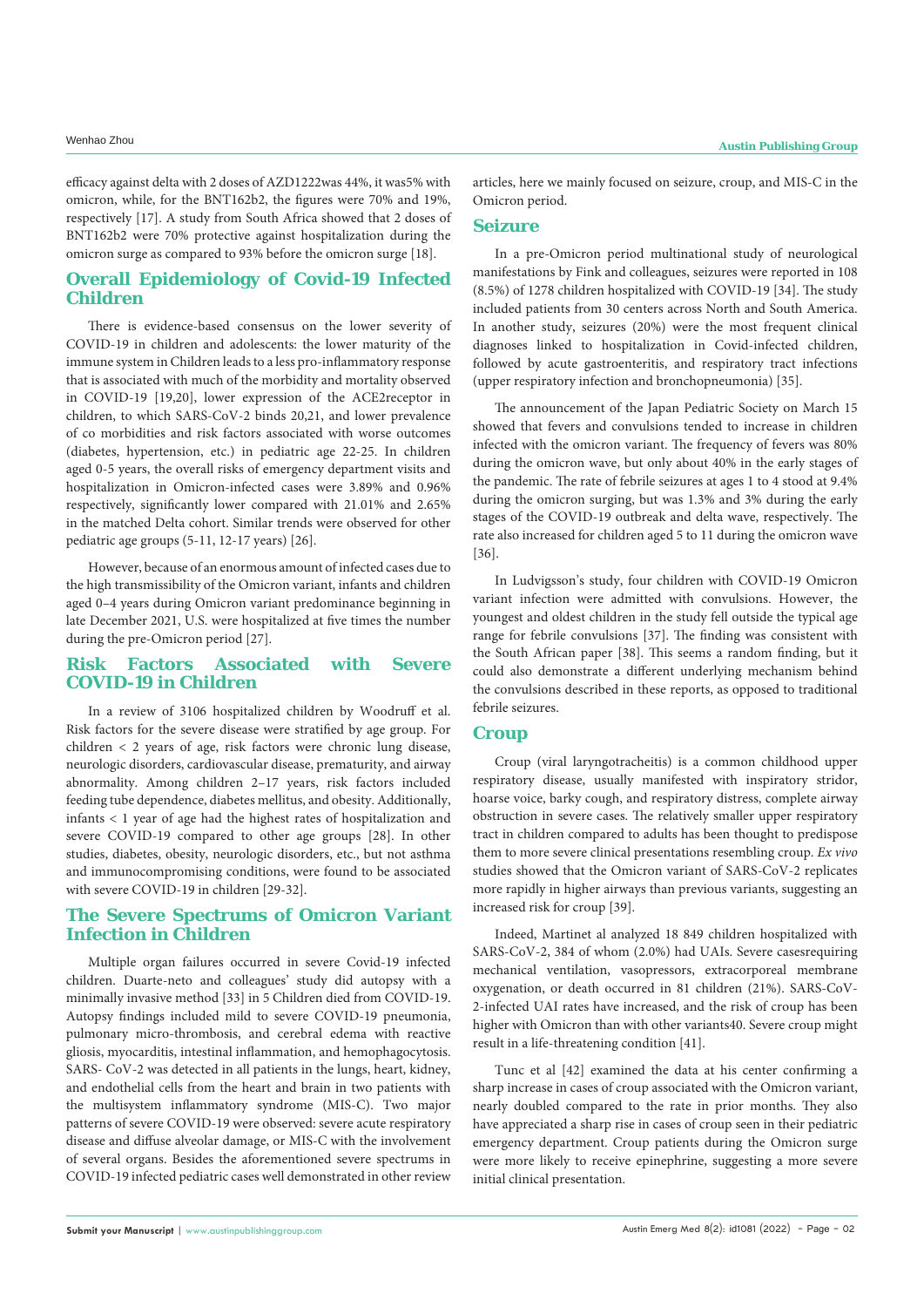Brewster et al [43] performed a retrospective analysis of the incidence and clinical characteristics of croup associated with SARS-CoV-2 infection at a large freestanding children's hospital. Between 3/1/2020-1/15/2022, a total of 75 children were diagnosed with COVID-19-associated croup, 81% of whom presented during the Omicron period. Dexamethasone was administered to 97% of patients. Whereas 100% of hospitalized patients received epinephrine. Four patients required intensive care, with one escalating to continuous positive airway pressure. No patients required invasive ventilation or died.

### **MIS-C**

MIS-C is a rare but severe complication of SARS-CoV-2 infection that mainly affects children. It is defined by WHO as an illness in a pediatric-aged patient (0 to 18 years) presenting with  $\geq$  3 days fever, elevated biomarkers of inflammation, and at least two clinical signs of multisystem involvement [44-47]. The clinical manifestations of patients with MIS-C vary in different age groups. Younger children aged 0 to 4 years, present a lower rate of severe symptoms and fewer admissions to the ICU, but more frequent conjunctival findings, skin rash, and abdominal pain [47,48]. Patients aged 18 to 20 years were more likely to have pneumonia, dyspnea, myocarditis, and cardiac dysfunction [44,47,48]. The onset of MIS-C follows peaks of SARS-CoV-2 infection, with an average of 4 weeks (range 2 to 5 weeks) [49]. Death usually results from myocardial dysfunction or/and shock.

Although MIS-C has clinical features in common with Kawasaki disease (KD), they are distinct entities [50-54]. Older children are typically affected by MIS-C (MIS-C, 5–14 years vs. KD, < 5 years). And MIS-C more commonly affects Afro-Caribbean, African descent, and Hispanic children, while KD by comparison is more prevalent in East Asian descent [54].

The trends over time of MIS-C were analyzed based on the prospective data from the NHS South Thames Pediatric Network (STPN).Compared with the Alpha wave; MIS-C rates per pediatric case were 95% lower during the Omicron period. 55Of note, with the significant increase of pediatric cases in the Omicron period, the number of MIS-C cases was not increasing proportionally based on the data released on U.S CDC website [56].

# **Prevention of Severe COVID-19 Infected Pediatric Cases by Vaccine**

After Omicron as the predominant variant of SARS-CoV-2, concerns about the effectiveness of current vaccines against the rapidly spreading omicron variant are increasing. Evidence demonstrated that vaccination remains effective in preventing a severe form of COVID-19 infection in children in the Omicron era. Dorabawila and colleagues' study demonstrated that the effectiveness against cases of BNT162b2 declined rapidly for children, particularly those 5-11 years. However, vaccination of children 5-11 years was protective against severe disease [57]. In another study, Price et al. demonstrated that, during the omicron-predominant period, BNT162b2 vaccine effectiveness was 40% against hospitalization for Covid-19, 79% (95% CI, 51 to 91) against critical Covid-19 for adolescents 12 to 18 years of age, while vaccine effectiveness against hospitalization among children 5 to 11 years of age was 68%, 58.

# **Conclusion**

SARS-CoV-2 Omicron variant with so far the highest transmissible capability is causing the current global pandemics. The omicron variant could significantly increase the risk of re-infection and vaccine breakthrough infections, as it possesses key mutations in the spike protein that affect neutralizing antibody response induced by prior infection or vaccination. Even though Omicron infected pediatric cases were less severe than previous variant-infected cases, however, because of an enormous amount of infected cases due to the high transmissibility, infants and children during Omicron variant predominance were hospitalized at a higher number during the Omicron period. The severe spectrums of Omicron infected pediatric cases were slightly different from those in the pre-Omicron period. Seizure and croup were two significant severe spectrums, more occurred in Omicron-infected pediatric cases, while MIS-C was less frequent. Vaccination is strongly recommended for eligible children for preventing hospitalization and critical Covid-19 cases.

### **Author Contributions**

Jianguo Zhou looked up the literature and wrote the first manuscript. Wenhao Zhou and Guoping Lu revised the manuscript. All authors reviewed and agreed on the final manuscript.

### **Funding**

This study was funded by the National Key Research Development Program of China (2021YFC2701800, 2021YFC2701801) and the Shanghai Municipal Science and Technology Major Project (ZD2021CY001).

# **Compliance with Ethical Standards**

Ethical approval not needed.

**Conflict of Interest:** the authors have no conflict of interest to disclose. No financial benefits have been received.

### **References**

- 1. [Ladhani SN, Amin-Chowdhury Z, Davies HG, Aiano F, Hayden I, Lacy J,](https://dx.doi.org/10.1136/archdischild-2020-320042)  [et al. COVID-19 in children: analysis of the first pandemic peak in England.](https://dx.doi.org/10.1136/archdischild-2020-320042)  [Archives of Disease in Childhood. 2020; 105\(12\): 1180-1185. doi:10.1136/](https://dx.doi.org/10.1136/archdischild-2020-320042) [archdischild-2020-320042.](https://dx.doi.org/10.1136/archdischild-2020-320042)
- 2. [Nikolopoulou GB, Maltezou HC. COVID-19 in Children: Where do we](https://dx.doi.org/10.1016/j.arcmed.2021.07.002)  [Stand?. Archives of Medical Research. 2021; 53\(1\): 1-8. doi:10.1016/j.](https://dx.doi.org/10.1016/j.arcmed.2021.07.002) [arcmed.2021.07.002](https://dx.doi.org/10.1016/j.arcmed.2021.07.002).
- 3. [Alsohime F, Temsah M, Al-Nemri AM, Somily AM, Al-Subaie S. COVID-19](https://dx.doi.org/10.1016/j.jiph.2020.10.008)  [infection prevalence in pediatric population: Etiology, clinical presentation,](https://dx.doi.org/10.1016/j.jiph.2020.10.008)  [and outcome. Journal of Infection and Public Health. 2020; 13\(12\): 1791-](https://dx.doi.org/10.1016/j.jiph.2020.10.008) [1796. doi:10.1016/j.jiph.2020.10.008](https://dx.doi.org/10.1016/j.jiph.2020.10.008).
- 4. [Bi Q, Wu Y, Mei S, Ye C, Zou X, Zhang Z, et al. Epidemiology and transmission](https://dx.doi.org/10.1016/S1473-3099(20)30287-5)  [of COVID-19 in 391 cases and 1286 of their close contacts in Shenzhen,](https://dx.doi.org/10.1016/S1473-3099(20)30287-5)  [China: a retrospective cohort study. The Lancet. Infectious Diseases. 2020;](https://dx.doi.org/10.1016/S1473-3099(20)30287-5)  [20\(8\): 911-919. doi:10.1016/S1473-3099\(20\)30287-5.](https://dx.doi.org/10.1016/S1473-3099(20)30287-5)
- 5. [Karim SSA, Karim QA. Omicron SARS-CoV-2 variant: a new chapter in the](https://dx.doi.org/10.1016/S0140-6736(21)02758-6)  [COVID-19 pandemic. Lancet \(London, England\). 2021; 398\(10317\): 2126-](https://dx.doi.org/10.1016/S0140-6736(21)02758-6) [2128. doi:10.1016/S0140-6736\(21\)02758-6](https://dx.doi.org/10.1016/S0140-6736(21)02758-6).
- 6. [Kannan S, Ali PSS, Sheeza A. Omicron \(B.1.1.529\) variant of concern](https://dx.doi.org/10.26355/eurrev_202112_27653)  [- molecular profile and epidemiology: a mini review. European review](https://dx.doi.org/10.26355/eurrev_202112_27653)  [for medical and pharmacological sciences. 2021; 25\(24\): 8019-8022.](https://dx.doi.org/10.26355/eurrev_202112_27653)  [doi:10.26355/eurrev\\_202112\\_27653.](https://dx.doi.org/10.26355/eurrev_202112_27653)
- 7. [Dong Y, Mo X, Hu Y, Qi X, Jiang F, et al. Epidemiology of COVID-19 Among](https://pubmed.ncbi.nlm.nih.gov/32179660/)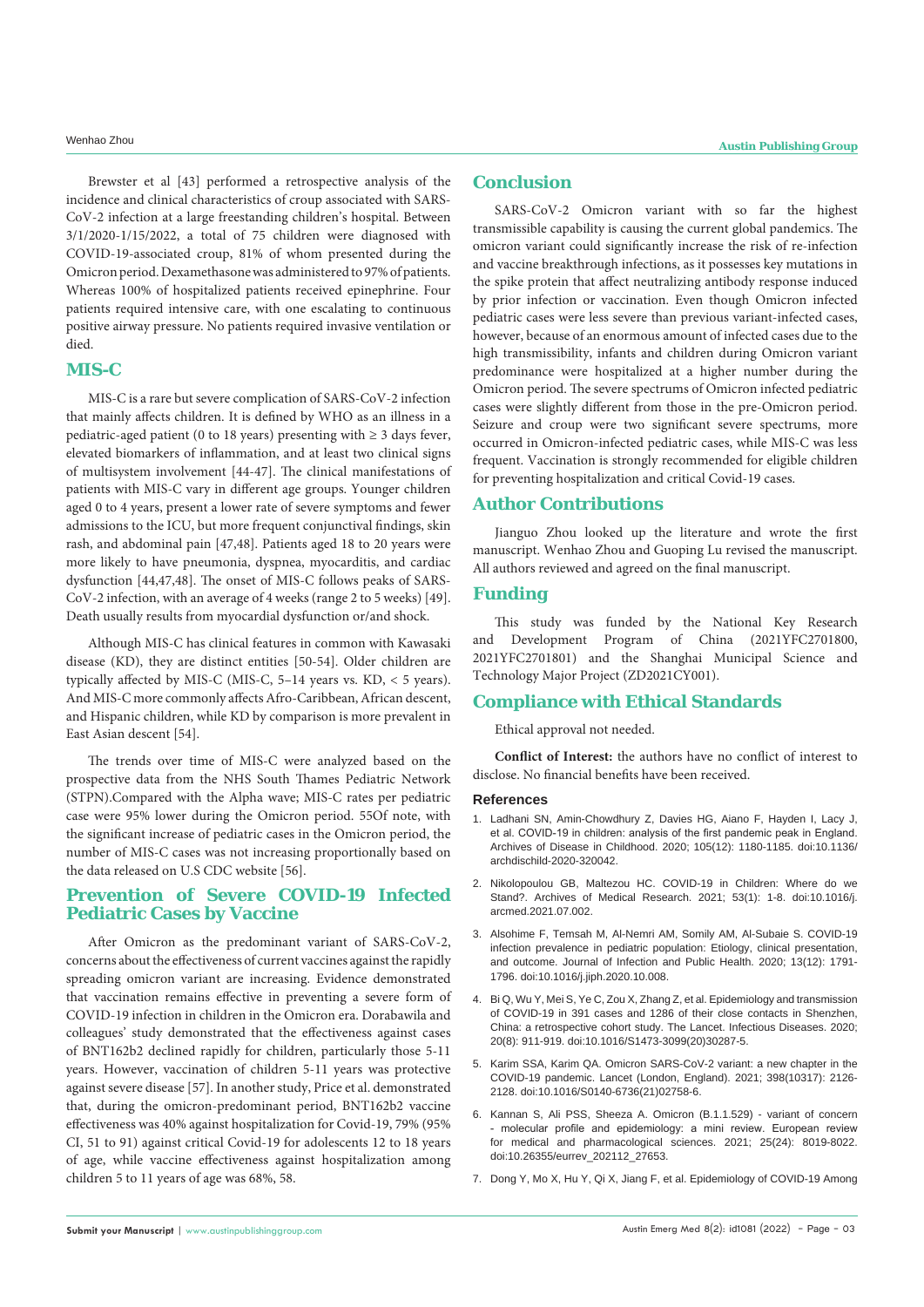- 8. LaRovere KL, Riggs BJ, Poussaint TY, Young CC, Newhams MM, Maamari [M, et al. Neurologic Involvement in Children and Adolescents Hospitalized](https://dx.doi.org/10.1001/jamaneurol.2021.0504)  [in the United States for COVID-19 or Multisystem Inflammatory Syndrome.](https://dx.doi.org/10.1001/jamaneurol.2021.0504)  [JAMA neurology. 2021; 78\(5\): 536. doi:10.1001/jamaneurol.2021.0504](https://dx.doi.org/10.1001/jamaneurol.2021.0504)
- 9. [Grabowski F, Kochańczyk M, Lipniacki T. The Spread of SARS-CoV-2](https://dx.doi.org/10.3390/v14020294)  [Variant Omicron with a Doubling Time of 2.0–3.3 Days Can Be Explained by](https://dx.doi.org/10.3390/v14020294)  [Immune Evasion. Viruses. 2022; 14\(2\): 294. doi:10.3390/v14020294.](https://dx.doi.org/10.3390/v14020294)
- 10. [Ferguson N, Ghani A, Cori A, Hogan A, Hinsley W, Volz E. Report 49: Growth,](Ferguson N, Ghani A, Cori A,%20Hogan A, Hinsley W, Volz E. Report 49: Growth, population distribution and immune escape of Omicron in England. Imperial College London (16-12-2021). doi: https:/doiorg/1025561. 2021; 93038.)  [population distribution and immune escape of Omicron in England. Imperial](Ferguson N, Ghani A, Cori A,%20Hogan A, Hinsley W, Volz E. Report 49: Growth, population distribution and immune escape of Omicron in England. Imperial College London (16-12-2021). doi: https:/doiorg/1025561. 2021; 93038.)  [College London \(16-12-2021\). doi: https://doiorg/1025561. 2021; 93038.](Ferguson N, Ghani A, Cori A,%20Hogan A, Hinsley W, Volz E. Report 49: Growth, population distribution and immune escape of Omicron in England. Imperial College London (16-12-2021). doi: https:/doiorg/1025561. 2021; 93038.)
- 11. [Vogel G, Kupferschmidt K. Early lab studies shed light on Omicron's behavior.](https://dx.doi.org/10.1126/science.acz9878)  [Science. 2021; 374\(6575\): 1543-1544. doi:10.1126/science.acz9878.](https://dx.doi.org/10.1126/science.acz9878)
- 12. [Murchu EO, Byrne P, Carty PG, Gascun CD, Keogan M, O'Neill M, et al.](https://dx.doi.org/10.1002/rmv.2260)  [Quantifying the risk of SARS-CoV-2 reinfection over time. Reviews in Medical](https://dx.doi.org/10.1002/rmv.2260)  [Virology. 2021; 32\(1\). doi:10.1002/rmv.2260](https://dx.doi.org/10.1002/rmv.2260).
- 13. [Nicole Wolter, Waasila Jassat, Sibongile Walaza, Richard Welch, Harry](Nicole Wolter, Waasila Jassat, Sibongile Walaza, Richard Welch, Harry Moultrie, et%20al. Early assessment of the clinical severity of the SARS-CoV-2 Omicron variant in South Africa. Medrxiv. 2021; https:/doi.org/10.1101/2021.12.21.21268116.)  [Moultrie, et al. Early assessment of the clinical severity of the SARS-CoV-2](Nicole Wolter, Waasila Jassat, Sibongile Walaza, Richard Welch, Harry Moultrie, et%20al. Early assessment of the clinical severity of the SARS-CoV-2 Omicron variant in South Africa. Medrxiv. 2021; https:/doi.org/10.1101/2021.12.21.21268116.)  [Omicron variant in South Africa. Medrxiv. 2021; https://doi.org/10.1101/2021](Nicole Wolter, Waasila Jassat, Sibongile Walaza, Richard Welch, Harry Moultrie, et%20al. Early assessment of the clinical severity of the SARS-CoV-2 Omicron variant in South Africa. Medrxiv. 2021; https:/doi.org/10.1101/2021.12.21.21268116.) [.12.21.21268116.](Nicole Wolter, Waasila Jassat, Sibongile Walaza, Richard Welch, Harry Moultrie, et%20al. Early assessment of the clinical severity of the SARS-CoV-2 Omicron variant in South Africa. Medrxiv. 2021; https:/doi.org/10.1101/2021.12.21.21268116.)
- 14. [Cameroni E, Bowen JE, Rosen LE, Saliba C, Zepeda SK, et al. Broadly](https://www.nature.com/articles/s41586-021-04386-2)  [neutralizing antibodies overcome SARS-CoV-2 Omicron antigenic shift.](https://www.nature.com/articles/s41586-021-04386-2)  [Nature. 2022; 602\(7898\): 664-670.](https://www.nature.com/articles/s41586-021-04386-2)
- 15. [Dejnirattisai W, Shaw RH, Supasa P, Liu C, Stuart AS, Pollard AJ, et al.](https://dx.doi.org/10.1016/S0140-6736(21)02844-0)  [Reduced neutralisation of SARS-CoV-2 omicron B.1.1.529 variant by post](https://dx.doi.org/10.1016/S0140-6736(21)02844-0)[immunisation serum. Lancet \(London, England\). 2021; 399\(10321\): 234-236.](https://dx.doi.org/10.1016/S0140-6736(21)02844-0)  [doi:10.1016/S0140-6736\(21\)02844-0.](https://dx.doi.org/10.1016/S0140-6736(21)02844-0)
- 16. [Clemens SAC, Weckx L, Clemens R, Mendes AVA, Souza AR, Silveira](https://dx.doi.org/10.1016/S0140-6736(22)00094-0)  [MBV, et al. Heterologous versus homologous COVID-19 booster vaccination](https://dx.doi.org/10.1016/S0140-6736(22)00094-0)  [in previous recipients of two doses of CoronaVac COVID-19 vaccine in](https://dx.doi.org/10.1016/S0140-6736(22)00094-0)  [Brazil \(RHH-001\): a phase 4, non-inferiority, single blind, randomised study.](https://dx.doi.org/10.1016/S0140-6736(22)00094-0)  [Lancet \(London, England\). 2022; 399\(10324\): 521-529. doi:10.1016/S0140-](https://dx.doi.org/10.1016/S0140-6736(22)00094-0) [6736\(22\)00094-0.](https://dx.doi.org/10.1016/S0140-6736(22)00094-0)
- 17. Ferguson N GA, Hinsley W, Volz E. Hospitalisation risk for Omicron cases in England. https://www.imperial.ac.uk/media/imperial-college/medicine/mrcgida/2021-12-22-COVID19-Report-50.pdf. Published 2021. Accessed2021.
- 18. [Collie S, Champion J, Moultrie H, Bekker L, Gray G. Effectiveness of BNT162b2](https://dx.doi.org/10.1056/NEJMc2119270)  [Vaccine against Omicron Variant in South Africa. The New England Journal](https://dx.doi.org/10.1056/NEJMc2119270)  [of Medicine. 2021; 386\(5\): 494-496. doi:10.1056/NEJMc2119270](https://dx.doi.org/10.1056/NEJMc2119270).
- 19. [Badal S, Bajgain KT, Badal S, Thapa R, Bajgain BB, Santana MJ. Prevalence,](https://dx.doi.org/10.1016/j.jcv.2020.104715)  [clinical characteristics, and outcomes of pediatric COVID-19: A systematic](https://dx.doi.org/10.1016/j.jcv.2020.104715)  [review and meta-analysis. Journal of Clinical Virology. 2020; 135: 104715.](https://dx.doi.org/10.1016/j.jcv.2020.104715)  [doi:10.1016/j.jcv.2020.104715](https://dx.doi.org/10.1016/j.jcv.2020.104715).
- 20. [Steinman JB, Lum FM, Ho PP, Kaminski N, Steinman L. Reduced](https://dx.doi.org/10.1073/pnas.2012358117)  [development of COVID-19 in children reveals molecular checkpoints gating](https://dx.doi.org/10.1073/pnas.2012358117)  [pathogenesis illuminating potential therapeutics. Proceedings of the National](https://dx.doi.org/10.1073/pnas.2012358117)  [Academy of Sciences of the United States of America. 2020; 117\(40\): 24620-](https://dx.doi.org/10.1073/pnas.2012358117) [24626. doi:10.1073/pnas.2012358117.](https://dx.doi.org/10.1073/pnas.2012358117)
- 21. [Simon AK, Hollander GA, McMichael A. Evolution of the immune system in](https://dx.doi.org/10.1098/rspb.2014.3085)  [humans from infancy to old age. Proceedings of the Royal Society B: Biological](https://dx.doi.org/10.1098/rspb.2014.3085)  [Sciences. 2015; 282\(1821\): 20143085. doi:10.1098/rspb.2014.3085.](https://dx.doi.org/10.1098/rspb.2014.3085)
- 22. [Wald ER, Schmit KM, Gusland DY. A Pediatric Infectious Disease Perspective](https://dx.doi.org/10.1093/cid/ciaa1095)  [on COVID-19. Clinical Infectious Diseases: An Official Publication of the](https://dx.doi.org/10.1093/cid/ciaa1095)  [Infectious Diseases Society of America. 2020; 72\(9\): 1660-1666. doi:10.1093/](https://dx.doi.org/10.1093/cid/ciaa1095) [cid/ciaa1095](https://dx.doi.org/10.1093/cid/ciaa1095).
- 23. [Chang T, Wu J, Chang L. Clinical characteristics and diagnostic challenges](https://dx.doi.org/10.1016/j.jfma.2020.04.007)  [of pediatric COVID-19: A systematic review and meta-analysis. Journal of](https://dx.doi.org/10.1016/j.jfma.2020.04.007)  [the Formosan Medical Association. 2020; 119\(5\): 982-989. doi:10.1016/j.](https://dx.doi.org/10.1016/j.jfma.2020.04.007) [jfma.2020.04.007.](https://dx.doi.org/10.1016/j.jfma.2020.04.007)
- 24. [Shekerdemian LS, Mahmood NR, Wolfe KK, Riggs BJ, Ross CE, McKiernan](https://dx.doi.org/10.1001/jamapediatrics.2020.1948)  [CA, et al. Characteristics and Outcomes of Children With Coronavirus](https://dx.doi.org/10.1001/jamapediatrics.2020.1948)  [Disease 2019 \(COVID-19\) Infection Admitted to US and Canadian Pediatric](https://dx.doi.org/10.1001/jamapediatrics.2020.1948)

[Intensive Care Units. JAMA pediatrics. 2020; 174\(9\): 868. doi:10.1001/](https://dx.doi.org/10.1001/jamapediatrics.2020.1948) [jamapediatrics.2020.1948](https://dx.doi.org/10.1001/jamapediatrics.2020.1948).

- 25. [Wu H, Zhu H, Yuan C, Yao C, Luo W, Shen X, et al. Clinical and Immune](https://dx.doi.org/10.1001/jamanetworkopen.2020.10895)  [Features of Hospitalized Pediatric Patients With Coronavirus Disease 2019](https://dx.doi.org/10.1001/jamanetworkopen.2020.10895)  [\(COVID-19\) in Wuhan, China. JAMA Network Open. 2020; 3\(6\): e2010895.](https://dx.doi.org/10.1001/jamanetworkopen.2020.10895)  [doi:10.1001/jamanetworkopen.2020.10895.](https://dx.doi.org/10.1001/jamanetworkopen.2020.10895)
- 26. [Wang L, Berger NA, Kaelber DC, Davis PB, Volkow ND, Xu R. Comparison](https://dx.doi.org/10.1101/2021.12.30.21268495)  [of outcomes from COVID infection in pediatric and adult patients before and](https://dx.doi.org/10.1101/2021.12.30.21268495)  [after the emergence of Omicron. medRxiv. 2022. doi:10.1101/2021.12.30.2](https://dx.doi.org/10.1101/2021.12.30.21268495) [1268495](https://dx.doi.org/10.1101/2021.12.30.21268495).
- 27. [Marks KJ, Whitaker M, Agathis NT, Anglin O, Milucky J, Patel K, et al.](https://dx.doi.org/10.15585/mmwr.mm7111e2)  [Hospitalization of Infants and Children Aged 0–4 Years with Laboratory-](https://dx.doi.org/10.15585/mmwr.mm7111e2)[Confirmed COVID-19 — COVID-NET, 14 States, March 2020–February](https://dx.doi.org/10.15585/mmwr.mm7111e2)  [2022. Morbidity and Mortality Weekly Report. 2022; 71\(11\): 429-436.](https://dx.doi.org/10.15585/mmwr.mm7111e2)  [doi:10.15585/mmwr.mm7111e2.](https://dx.doi.org/10.15585/mmwr.mm7111e2)
- 28. [Woodruff RC, Campbell AP, Taylor CA, Chai SJ, Kawasaki B, Meek J, et](https://dx.doi.org/10.1542/peds.2021-053418)  [al. Risk Factors for Severe COVID-19 in Children. Pediatrics. 2021; 149\(1\).](https://dx.doi.org/10.1542/peds.2021-053418)  [doi:10.1542/peds.2021-053418.](https://dx.doi.org/10.1542/peds.2021-053418)
- 29. [Woodruff RC, Campbell AP, Taylor CA, Chai SJ, Kawasaki B, Meek J, et](https://dx.doi.org/10.1542/peds.2021-053418)  [al. Risk Factors for Severe COVID-19 in Children. Pediatrics. 2021; 149\(1\).](https://dx.doi.org/10.1542/peds.2021-053418)  [doi:10.1542/peds.2021-053418.](https://dx.doi.org/10.1542/peds.2021-053418)
- 30. [Havers F, Fry AM, Chen J, Christensen D, Moore C, Peacock G, et al.](https://dx.doi.org/10.1016/j.jpeds.2015.11.030)  [Hospitalizations Attributable to Respiratory Infections among Children with](https://dx.doi.org/10.1016/j.jpeds.2015.11.030)  [Neurologic Disorders. The Journal of pediatrics. 2016; 170: 135-141.e5.](https://dx.doi.org/10.1016/j.jpeds.2015.11.030)  [doi:10.1016/j.jpeds.2015.11.030.](https://dx.doi.org/10.1016/j.jpeds.2015.11.030)
- 31. [Prata-Barbosa A, Lima-Setta F, Santos GRD, Lanziotti VS, Castro REVD,](https://dx.doi.org/10.1016/j.jped.2020.07.002)  [Souza DCD, et al. Pediatric patients with COVID-19 admitted to intensive](https://dx.doi.org/10.1016/j.jped.2020.07.002)  [care units in Brazil: a prospective multicenter study. Jornal De Pediatria.](https://dx.doi.org/10.1016/j.jped.2020.07.002)  [2020; 96\(5\): 582-592. doi:10.1016/j.jped.2020.07.002](https://dx.doi.org/10.1016/j.jped.2020.07.002).
- 32. [Zachariah P, Johnson CL, Halabi KC, Ahn D, Sen AI, Fischer A, et al.](https://dx.doi.org/10.1001/jamapediatrics.2020.2430)  [Epidemiology, Clinical Features, and Disease Severity in Patients With](https://dx.doi.org/10.1001/jamapediatrics.2020.2430)  [Coronavirus Disease 2019 \(COVID-19\) in a Children's Hospital in New York](https://dx.doi.org/10.1001/jamapediatrics.2020.2430)  [City, New York. JAMA pediatrics. 2020; 174\(10\): e202430. doi:10.1001/](https://dx.doi.org/10.1001/jamapediatrics.2020.2430) [jamapediatrics.2020.2430](https://dx.doi.org/10.1001/jamapediatrics.2020.2430).
- 33. [Duarte-Neto AN, Caldini EG, Gomes-Gouvêa MS, Kanamura CT, Monteiro](https://dx.doi.org/10.1016/j.eclinm.2021.100850)  [RADA, Ferranti JF, et al. An autopsy study of the spectrum of severe](https://dx.doi.org/10.1016/j.eclinm.2021.100850)  [COVID-19 in children: From SARS to different phenotypes of MIS-C.](https://dx.doi.org/10.1016/j.eclinm.2021.100850)  [EClinicalMedicine. 2021; 35: 100850. doi:10.1016/j.eclinm.2021.100850.](https://dx.doi.org/10.1016/j.eclinm.2021.100850)
- 34. [Fink EL, Robertson CL, Wainwright MS, Roa JD, Lovett ME, Stulce C, et](https://dx.doi.org/10.1016/j.pediatrneurol.2021.12.010)  [al. Prevalence and Risk Factors of Neurologic Manifestations in Hospitalized](https://dx.doi.org/10.1016/j.pediatrneurol.2021.12.010)  [Children Diagnosed with Acute SARS-CoV-2 or MIS-C. Pediatric Neurology.](https://dx.doi.org/10.1016/j.pediatrneurol.2021.12.010)  [2021; 128: 33-44. doi:10.1016/j.pediatrneurol.2021.12.010.](https://dx.doi.org/10.1016/j.pediatrneurol.2021.12.010)
- 35. [Cloete J, Kruger A, Masha M, Plessis NMD, Mawela D, Tshukudu M, et al.](https://dx.doi.org/10.1016/S2352-4642(22)00027-X)  [Paediatric hospitalisations due to COVID-19 during the first SARS-CoV-2](https://dx.doi.org/10.1016/S2352-4642(22)00027-X)  [omicron \(B.1.1.529\) variant wave in South Africa: a multicentre observational](https://dx.doi.org/10.1016/S2352-4642(22)00027-X)  [study. The Lancet. Child & Adolescent Health. 2022; 6\(5\): 294-302.](https://dx.doi.org/10.1016/S2352-4642(22)00027-X)  [doi:10.1016/S2352-4642\(22\)00027-X.](https://dx.doi.org/10.1016/S2352-4642(22)00027-X)
- 36. Japan M. Fevers, convulsions seen more in children during omicron wave: Japan Pediatric Society. https://mainichi.jp/english/articles/20220316/ p2a/00m/0na/006000c. Accessed May 11st, 2022.
- 37. [Ludvigsson JF. Convulsions in children with COVID-19 during the Omicron](https://dx.doi.org/10.1111/apa.16276)  [wave. Acta paediatrica. 2022; 111\(5\): 1023-1026. doi:10.1111/apa.16276.](https://dx.doi.org/10.1111/apa.16276)
- 38. [Cloete J, Kruger A, Masha M, Plessis N M du, Mawela D, et al. Rapid rise in](Cloete J, Kruger A, Masha M, Plessis N M du, Mawela D, et al. Rapid rise in paediatric COVID-19 hospitalisations during the early stages of the Omicron wave, Tshwane District, South Africa. medRxiv. 2021. https:/doi.org/10.1101/2021.12.21.21268108.)  [paediatric COVID-19 hospitalisations during the early stages of the Omicron](Cloete J, Kruger A, Masha M, Plessis N M du, Mawela D, et al. Rapid rise in paediatric COVID-19 hospitalisations during the early stages of the Omicron wave, Tshwane District, South Africa. medRxiv. 2021. https:/doi.org/10.1101/2021.12.21.21268108.)  [wave, Tshwane District, South Africa. medRxiv. 2021. https://doi.org/10.110](Cloete J, Kruger A, Masha M, Plessis N M du, Mawela D, et al. Rapid rise in paediatric COVID-19 hospitalisations during the early stages of the Omicron wave, Tshwane District, South Africa. medRxiv. 2021. https:/doi.org/10.1101/2021.12.21.21268108.) [1/2021.12.21.21268108.](Cloete J, Kruger A, Masha M, Plessis N M du, Mawela D, et al. Rapid rise in paediatric COVID-19 hospitalisations during the early stages of the Omicron wave, Tshwane District, South Africa. medRxiv. 2021. https:/doi.org/10.1101/2021.12.21.21268108.)
- 39. [Hui KPY, Ho JCW, Cheung M, Ng K, Ching RHH, Lai K, et al. SARS-CoV-2](https://dx.doi.org/10.1038/s41586-022-04479-6)  [Omicron variant replication in human bronchus and lung ex vivo. Nature.](https://dx.doi.org/10.1038/s41586-022-04479-6)  [2022; 603\(7902\): 715-720. doi:10.1038/s41586-022-04479-6](https://dx.doi.org/10.1038/s41586-022-04479-6).
- 40. [Martin B, DeWitt PE, Russell S, Sanchez-Pinto LN, Haendel MA, et al. Acute](https://pubmed.ncbi.nlm.nih.gov/35426941/)  [Upper Airway Disease in Children With the Omicron \(B.1.1.529\) Variant of](https://pubmed.ncbi.nlm.nih.gov/35426941/)  [SARS-CoV-2-A Report From the US National COVID Cohort Collaborative.](https://pubmed.ncbi.nlm.nih.gov/35426941/)  [JAMA Pediatr. 2022; e221110.](https://pubmed.ncbi.nlm.nih.gov/35426941/)